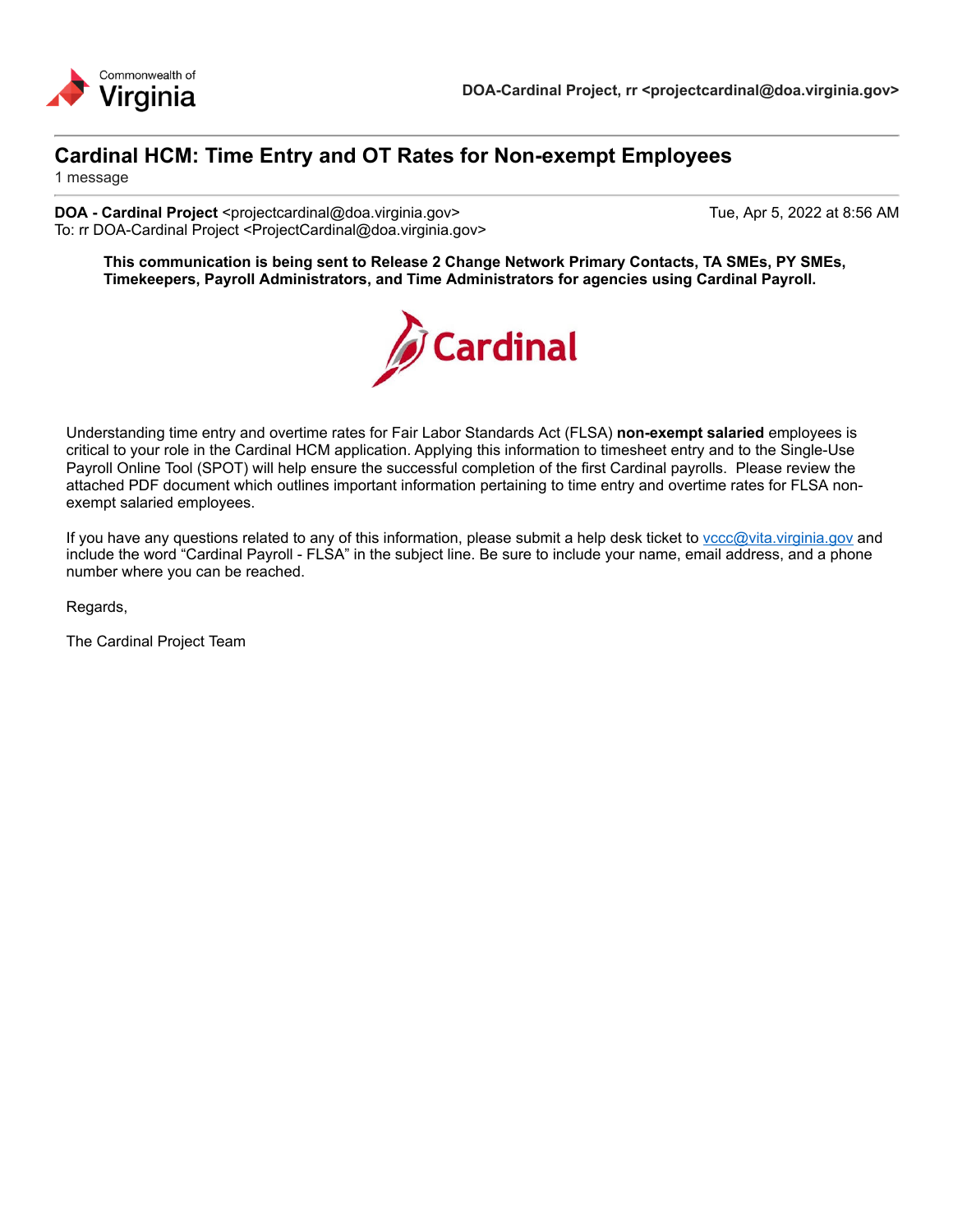

### **Cardinal HCM Deployment**

# **Time Entry & OT Rates for Non-Exempt Employees**

*The following information applies to Cardinal HCM Release 2 agencies.*

As you familiarize yourself with the Cardinal Human Capital Management (HCM) application, please review the following important information pertaining to time entry and overtime rates for Fair Labor Standards Act (FLSA) **non-exempt salaried** employees. Understanding and applying this information to timesheet entry and to the Single-use Payroll Online Tool (SPOT) will help ensure the successful completion of the first Cardinal payrolls.

#### **Time Entry and Prior Period Adjustment Payments**

The highlighted red cell in the image below indicates the first Cardinal Payroll begin date for each paygroup that will be processed in Cardinal. Employees are enrolled in Cardinal Time & Labor effective the first Cardinal Payroll begin date.

| <b>FLSA Calendar</b> |                                                                                                     |    |  |  |                                            |     |     |    |                                                        |    |    |                         |    |     |    |       |    |    |           |    |                                                                                                                                                                                                                      |    |    |    |    |           |     |                         |    |    |    |            |     |     |    |    |            |    |    |     |      |
|----------------------|-----------------------------------------------------------------------------------------------------|----|--|--|--------------------------------------------|-----|-----|----|--------------------------------------------------------|----|----|-------------------------|----|-----|----|-------|----|----|-----------|----|----------------------------------------------------------------------------------------------------------------------------------------------------------------------------------------------------------------------|----|----|----|----|-----------|-----|-------------------------|----|----|----|------------|-----|-----|----|----|------------|----|----|-----|------|
|                      | <b>Sa</b>                                                                                           | Su |  |  | Mo Tu We                                   | Th. | -Fr | Sa | Su                                                     | Mo | Tu | We                      | Th | Fr. | Sa | Su Mo | Tu | We | <b>Th</b> | Fr | Sa                                                                                                                                                                                                                   | Su | Mo | Tu | We | <b>Th</b> | Fr. | Sa                      | Su | Mo | Tu | We         | Th. | Fr. | Sa | Su | Mo         | Tu | We | Th. | - Fr |
| <b>PAYGROUP</b>      |                                                                                                     |    |  |  |                                            |     |     |    |                                                        |    |    |                         |    |     |    |       |    |    |           |    | 3/5 3/6 3/7 3/8 3/9 3/10 3/11 3/12 3/13 3/14 3/15 3/16 3/17 3/18 3/19 3/20 3/21 3/22 3/23 3/24 3/25 3/26 3/27 3/28 3/29 3/30 3/31 4/1 4/2 4/3 4/4 4/5 4/7 4/8 4/4 4/5 4/6 4/7 4/8 4/10 4/11 4/12 4/13 4/13 4/14 4/15 |    |    |    |    |           |     |                         |    |    |    |            |     |     |    |    |            |    |    |     |      |
| SM <sub>1</sub>      |                                                                                                     |    |  |  |                                            |     |     |    |                                                        |    |    |                         |    |     |    |       |    |    |           |    | 1st Payroll in Cardinal                                                                                                                                                                                              |    |    |    |    |           |     |                         |    |    |    |            |     |     |    |    | <b>CNF</b> |    |    |     |      |
|                      |                                                                                                     |    |  |  |                                            |     |     |    |                                                        |    |    |                         |    |     |    |       |    |    |           |    |                                                                                                                                                                                                                      |    |    |    |    |           |     |                         |    |    |    |            |     |     |    |    |            |    |    |     |      |
| SM <sub>2</sub>      |                                                                                                     |    |  |  |                                            |     |     |    |                                                        |    |    |                         |    |     |    |       |    |    |           |    |                                                                                                                                                                                                                      |    |    |    |    |           |     | 1st Payroll in Cardinal |    |    |    |            |     |     |    |    | CNF        |    |    |     |      |
|                      |                                                                                                     |    |  |  |                                            |     |     |    |                                                        |    |    |                         |    |     |    |       |    |    |           |    |                                                                                                                                                                                                                      |    |    |    |    |           |     |                         |    |    |    |            |     |     |    |    |            |    |    |     |      |
| BW <sub>1</sub>      |                                                                                                     |    |  |  |                                            |     |     |    | 1st Pavroll in Cardinal                                |    |    |                         |    |     |    |       |    |    |           |    |                                                                                                                                                                                                                      |    |    |    |    |           |     |                         |    |    |    | <b>CNF</b> |     |     |    |    |            |    |    |     |      |
|                      |                                                                                                     |    |  |  |                                            |     |     |    |                                                        |    |    |                         |    |     |    |       |    |    |           |    |                                                                                                                                                                                                                      |    |    |    |    |           |     |                         |    |    |    |            |     |     |    |    |            |    |    |     |      |
| BW <sub>2</sub>      |                                                                                                     |    |  |  |                                            |     |     |    |                                                        |    |    | 1st Payroll in Cardinal |    |     |    |       |    |    |           |    |                                                                                                                                                                                                                      |    |    |    |    |           |     |                         |    |    |    | <b>CNF</b> |     |     |    |    |            |    |    |     |      |
| BW3                  |                                                                                                     |    |  |  |                                            |     |     |    |                                                        |    |    |                         |    |     |    |       |    |    |           |    |                                                                                                                                                                                                                      |    |    |    |    |           |     |                         |    |    |    |            |     |     |    |    |            |    |    |     |      |
|                      |                                                                                                     |    |  |  |                                            |     |     |    | 1st Payroll in Cardinal                                |    |    |                         |    |     |    |       |    |    |           |    |                                                                                                                                                                                                                      |    |    |    |    |           |     |                         |    |    |    | <b>CNF</b> |     |     |    |    |            |    |    |     |      |
| <b>MTH</b>           |                                                                                                     |    |  |  |                                            |     |     |    |                                                        |    |    |                         |    |     |    |       |    |    |           |    |                                                                                                                                                                                                                      |    |    |    |    |           |     |                         |    |    |    |            |     |     |    |    |            |    |    |     |      |
|                      |                                                                                                     |    |  |  |                                            |     |     |    |                                                        |    |    |                         |    |     |    |       |    |    |           |    |                                                                                                                                                                                                                      |    |    |    |    |           |     | 1st Payroll in Cardinal |    |    |    |            |     |     |    |    |            |    |    |     |      |
|                      |                                                                                                     |    |  |  |                                            |     |     |    |                                                        |    |    |                         |    |     |    |       |    |    |           |    |                                                                                                                                                                                                                      |    |    |    |    |           |     |                         |    |    |    |            |     |     |    |    |            |    |    |     |      |
|                      |                                                                                                     |    |  |  |                                            |     |     |    | Last Payroll in CIPPS - Pay Period Begin and End Dates |    |    |                         |    |     |    |       |    |    |           |    |                                                                                                                                                                                                                      |    |    |    |    |           |     |                         |    |    |    |            |     |     |    |    |            |    |    |     |      |
|                      | Last Payroll in CIPPS - Pay Check Date<br>First Payroll in Cardinal - Pay Period Begin and End Date |    |  |  |                                            |     |     |    |                                                        |    |    |                         |    |     |    |       |    |    |           |    |                                                                                                                                                                                                                      |    |    |    |    |           |     |                         |    |    |    |            |     |     |    |    |            |    |    |     |      |
|                      |                                                                                                     |    |  |  | First Payroll in Cardinal - Pay Check Date |     |     |    |                                                        |    |    |                         |    |     |    |       |    |    |           |    |                                                                                                                                                                                                                      |    |    |    |    |           |     |                         |    |    |    |            |     |     |    |    |            |    |    |     |      |
|                      |                                                                                                     |    |  |  |                                            |     |     |    |                                                        |    |    |                         |    |     |    |       |    |    |           |    |                                                                                                                                                                                                                      |    |    |    |    |           |     |                         |    |    |    |            |     |     |    |    |            |    |    |     |      |
|                      | First Cardinal Payroll Begin Date<br>CNF = Cardinal Payroll Confirm                                 |    |  |  |                                            |     |     |    |                                                        |    |    |                         |    |     |    |       |    |    |           |    |                                                                                                                                                                                                                      |    |    |    |    |           |     |                         |    |    |    |            |     |     |    |    |            |    |    |     |      |

Employees will not be able to enter time on Cardinal timesheets prior to the first Cardinal Payroll begin date. All Prior Period Adjustment payments (i.e., prior to the start date of the first Cardinal pay period), including lag overtime for salaried employees, must be completed using SPOT in Cardinal Payroll.

#### **Salaried Employee Overtime Entry and Overtime Rates for FLSA Non-Exempt Employees**

Salaried employees are paid on a semi-monthly basis. The pay period begin date of the first semi-monthly period for SM1 (03/25/2022) or SM2 (04/01/2022) may not be the start date of the FLSA Period for all employees.

The table that follows indicates the FLSA Period begin and end dates for salaried employees by agency.

• Columns highlighted in yellow (i.e., the third and fourth columns in the table) indicate the FLSA Period where the end date is prior to the pay period begin date of the semi-monthly period SM1 (03/25/2022) or SM2 (04/01/2022).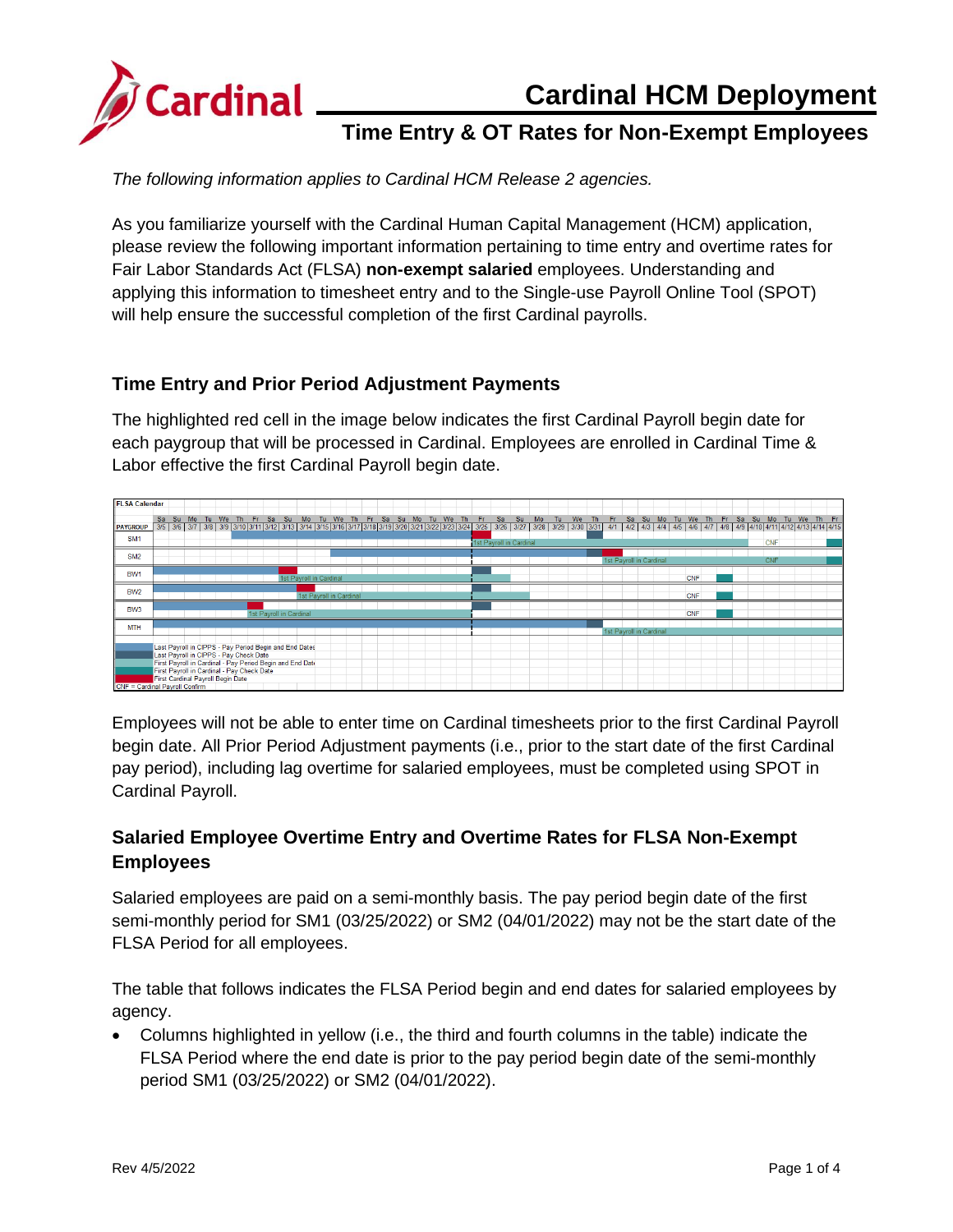**Cardinal HCM Deployment** 



# **Time Entry & OT Rates for Non-Exempt Employees**

• Columns highlighted in green (i.e., the last two columns in the table) indicate the FLSA Period where the pay period begin date of the semi-monthly period SM1 (03/25/2022) or SM2 (04/01/2022) falls in between the FLSA Period begin and end dates.

Employees **will not** be able to enter overtime on the Cardinal timesheet for FLSA Periods highlighted in yellow on the table, or for any other prior dates. Payroll Administrators must process the related overtime payment for these timeframes using SPOT in Cardinal Payroll. Cardinal will not have any information about the regular pay, or any other pay augmentation impacting the employee's regular rate (e.g., Temp Pay), for prior pay periods in CIPPS. As a result, for non-exempt employees for these periods:

- Cardinal will not calculate the correct FLSA overtime rate, and only applies the applicable overtime factor (1.5) to the regular hourly rate, and
- When entering overtime hours using SPOT, Payroll Administrators should not leave the rate field blank, and should enter the regular rate based on the VA OT Wage Act. Cardinal will apply the applicable overtime factor to the regular rate provided.

Employees **will** be able to enter overtime on Cardinal timesheets for FLSA Periods highlighted in green on the table, and for any other future dates, **provided the date under report is on or after SM1 (03/25/2022) or SM2 (04/01/2022**)**.** Cardinal will not have all information about the regular time for the applicable FLSA period, or any other pay augmentation impacting the regular rate (e.g., Temp Pay) that was paid for dates under report prior to SM1 (03/25/2022) or SM2 (04/01/2022) paid in CIPPS. As a result, for non-exempt employees for these periods:

- The Payroll Administrator should review the Cardinal COVA Payroll Register and the CIPPS Payroll Register to determine if any non-exempt employees receiving overtime had additional pay types (e.g., Temp Pay) that impact the FLSA overtime rate.
- If yes, the FLSA overtime rate must be calculated offline and the difference in the overtime pay must be entered in SPOT using the Earnings Code TXB (Miscellaneous Agency Specific Pay).
- For example, if 10 hours of overtime was paid at \$15 per hour and should have been paid at \$16 per hour, then the net difference of \$10 should be entered with the Earnings Code of TXB as a SPOT transaction.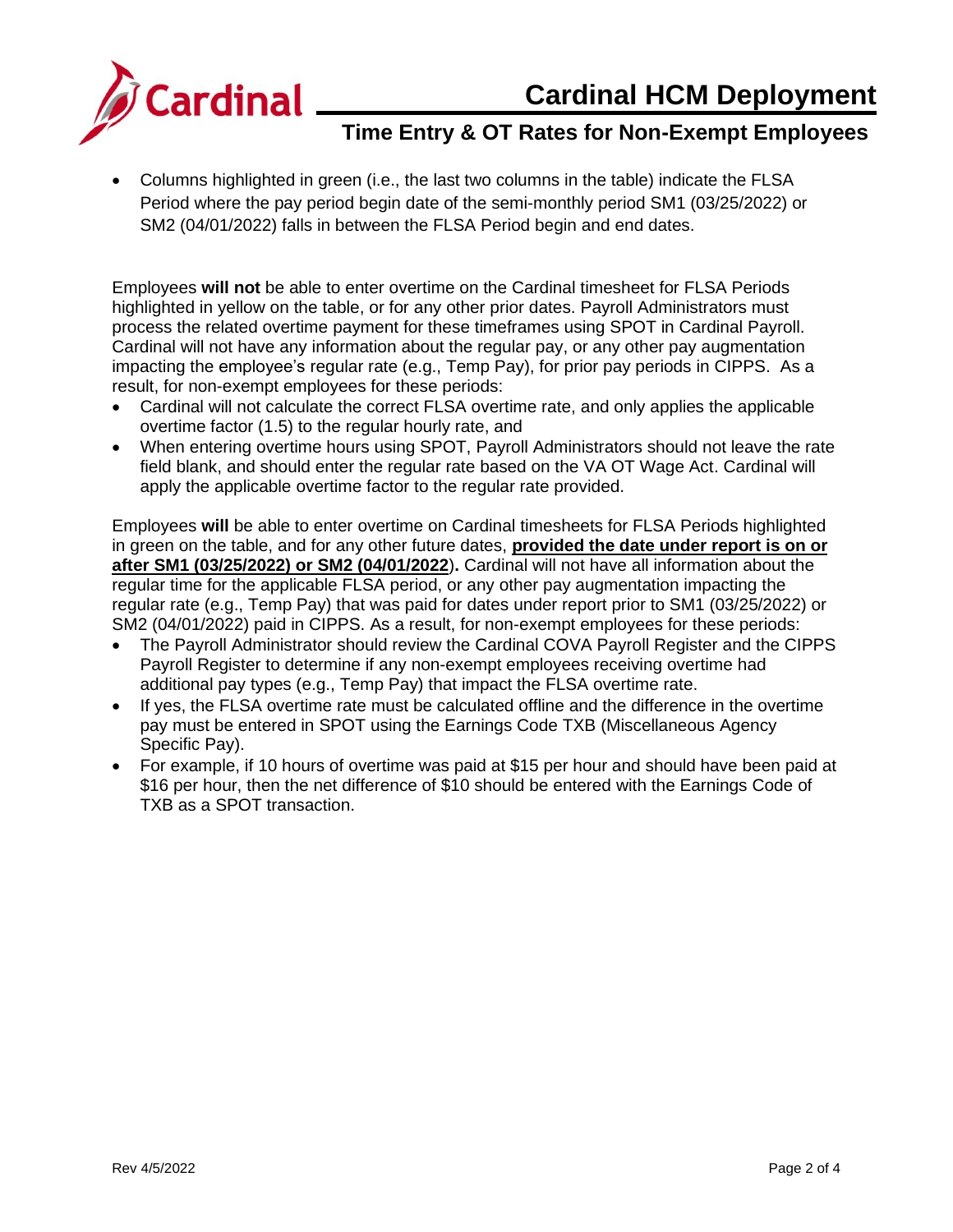

# **Cardinal HCM Deployment**

## **Time Entry & OT Rates for Non-Exempt Employees**

#### **FLSA Period Begin and End Dates**

| <b>SETID</b> | FLSA_CALENDAR_ID | FLSA BEGIN DT 1 | FLSA_END_DT_1 | FLSA_BEGIN_DT | FLSA_END_DT |
|--------------|------------------|-----------------|---------------|---------------|-------------|
| 10000        | SUNSAT07         | 3/13/2022       | 3/19/2022     | 3/20/2022     | 3/26/2022   |
| 10100        | SUNSAT07         | 3/13/2022       | 3/19/2022     | 3/20/2022     | 3/26/2022   |
| 10700        | SUNSAT07         | 3/13/2022       | 3/19/2022     | 3/20/2022     | 3/26/2022   |
| 10900        | SUNSAT07         | 3/13/2022       | 3/19/2022     | 3/20/2022     | 3/26/2022   |
| 11000        | SUNSAT07         | 3/13/2022       | 3/19/2022     | 3/20/2022     | 3/26/2022   |
| 12200        | SUNSAT07         | 3/13/2022       | 3/19/2022     | 3/20/2022     | 3/26/2022   |
| 13200        | SUNSAT07         | 3/13/2022       | 3/19/2022     | 3/20/2022     | 3/26/2022   |
| 14200        | SUNSAT07         | 3/13/2022       | 3/19/2022     | 3/20/2022     | 3/26/2022   |
| 14700        | SUNSAT07         | 3/13/2022       | 3/19/2022     | 3/20/2022     | 3/26/2022   |
| 15400        | SUNSAT07         | 3/13/2022       | 3/19/2022     | 3/20/2022     | 3/26/2022   |
| 15700        | SUNSAT07         | 3/13/2022       | 3/19/2022     | 3/20/2022     | 3/26/2022   |
| 16100        | SUNSAT07         | 3/13/2022       | 3/19/2022     | 3/20/2022     | 3/26/2022   |
| 20000        | SUNSAT07         | 3/13/2022       | 3/19/2022     | 3/20/2022     | 3/26/2022   |
| 20300        | SUNSAT07         | 3/13/2022       | 3/19/2022     | 3/20/2022     | 3/26/2022   |
| 22600        | SUNSAT07         | 3/13/2022       | 3/19/2022     | 3/20/2022     | 3/26/2022   |
| 23300        | SUNSAT07         | 3/13/2022       | 3/19/2022     | 3/20/2022     | 3/26/2022   |
| 24200        | SUNSAT07         | 3/13/2022       | 3/19/2022     | 3/20/2022     | 3/26/2022   |
| 24500        | SUNSAT07         | 3/13/2022       | 3/19/2022     | 3/20/2022     | 3/26/2022   |
| 26200        | SUNSAT07         | 3/13/2022       | 3/19/2022     | 3/20/2022     | 3/26/2022   |
| 26300        | SUNSAT07         | 3/13/2022       | 3/19/2022     | 3/20/2022     | 3/26/2022   |
| 33000        | SUNSAT07         | 3/13/2022       | 3/19/2022     | 3/20/2022     | 3/26/2022   |
| 40000        | SUNSAT07         | 3/13/2022       | 3/19/2022     | 3/20/2022     | 3/26/2022   |
| 42500        | SUNSAT07         | 3/13/2022       | 3/19/2022     | 3/20/2022     | 3/26/2022   |
| 50600        | SUNSAT07         | 3/13/2022       | 3/19/2022     | 3/20/2022     | 3/26/2022   |
| 60600        | SUNSAT07         | 3/13/2022       | 3/19/2022     | 3/20/2022     | 3/26/2022   |
| 70200        | SUNSAT07         | 3/13/2022       | 3/19/2022     | 3/20/2022     | 3/26/2022   |
| 75100        | SUNSAT07         | 3/13/2022       | 3/19/2022     | 3/20/2022     | 3/26/2022   |
| 76500        | SUNSAT07         | 3/13/2022       | 3/19/2022     | 3/20/2022     | 3/26/2022   |
| 77700        | SUNSAT07         | 3/13/2022       | 3/19/2022     | 3/20/2022     | 3/26/2022   |
| 82000        | SUNSAT07         | 3/13/2022       | 3/19/2022     | 3/20/2022     | 3/26/2022   |
| 83400        | SUNSAT07         | 3/13/2022       | 3/19/2022     | 3/20/2022     | 3/26/2022   |
| 83900        | SUNSAT07         | 3/13/2022       | 3/19/2022     | 3/20/2022     | 3/26/2022   |
| 84100        | SUNSAT07         | 3/13/2022       | 3/19/2022     | 3/20/2022     | 3/26/2022   |
| 84200        | SUNSAT07         | 3/13/2022       | 3/19/2022     | 3/20/2022     | 3/26/2022   |
| 84400        | SUNSAT07         | 3/13/2022       | 3/19/2022     | 3/20/2022     | 3/26/2022   |
| 84700        | SUNSAT07         | 3/13/2022       | 3/19/2022     | 3/20/2022     | 3/26/2022   |
| 87600        | SUNSAT07         | 3/13/2022       | 3/19/2022     | 3/20/2022     | 3/26/2022   |